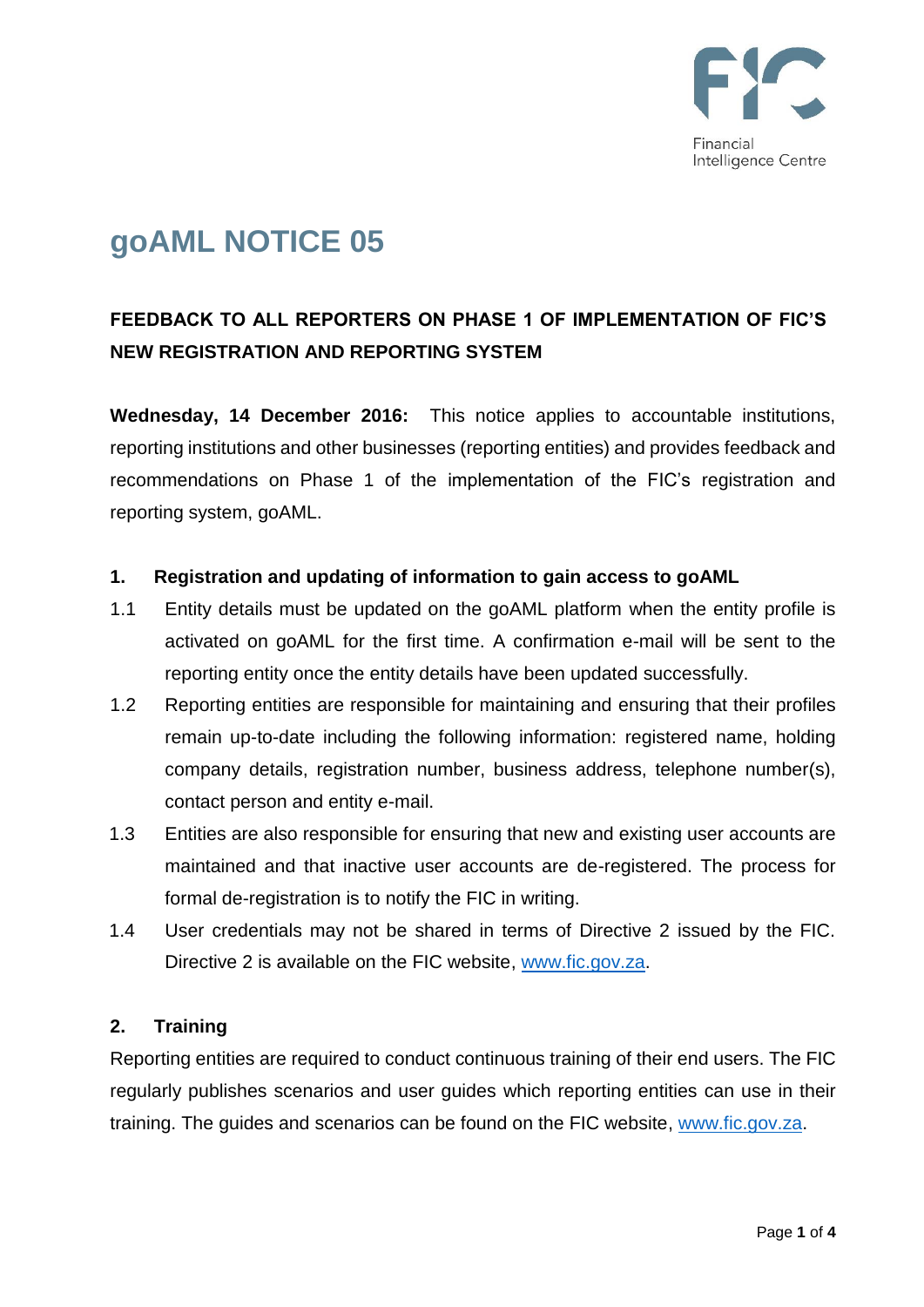#### **3. Submission of reports**

- 3.1 Reporting entities must ensure that they submit correct and accurate information to the FIC timeously and processes are implemented to prevent the submission of incorrect or duplicate reports.
- 3.2 When submitting reports to the FIC, reporting entities must await the final processing status of a submitted report before trying to re-submit that same report. This will help avoid possible duplications in reporting.
- 3.3 Reporting entities must ensure that data enrichment and remediation is conducted internally to avoid the re-occurrence of failed or rejected reports due to insufficient information from source systems.

#### **4. Reviews and sampling**

- 4.1 Reporting entities are encouraged to conduct frequent quality reviews and implement assurance processes in order to identify potential issues relating to submitted reports to the FIC as per .the Money Laundering and Terrorist Financing Control Regulations (Regulations), the goAML schema and business rules.
- 4.2 The FIC recommends that all reporting entities conduct frequent quality reviews. This will ensure that reporting issues are identified and rectified timeously. Reporting entities should follow a multi-disciplinary approach that will enable them to apply adequate quality control measures, reviews and sampling of all reports submitted.

#### **5. Incomplete or incorrect information**

It is recommended that reporting entities take note of the following when completing reports:

- 5.1. Ensure that client information sets are comprehensively completed.
- 5.2. Provide valid ID/Passport information and other client information (telephone and address), according to the FIC Act, Regulations, goAML schema and FIC business rules.
- 5.3. Natural persons must not be captured and reported as legal persons (entities) and vice versa.
- 5.4. When a client's account is either debited and / or credited, the account must be reported on the appropriate part/side of the transaction (i.e. when the client deposits funds into his/her account the client will be reported on the 'from' part/side and his/her account on the 'to' part/side).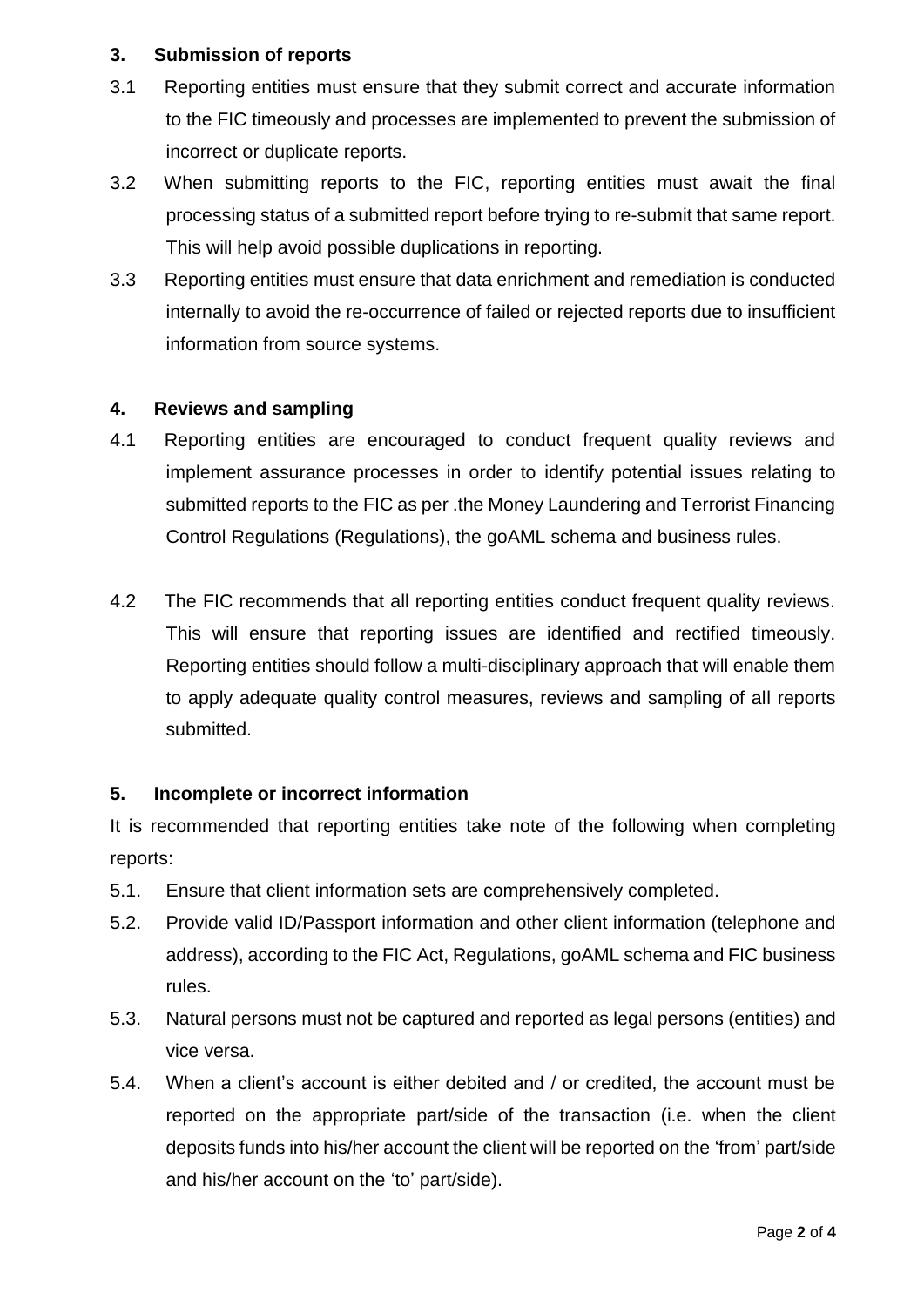- 5.5. Information pertaining to foreign nationals must be reported as required by the Regulations and reporters may not populate fields with 'Unknown' where information is mandatory in the Regulations. Information must be reported as defined in the FIC Act, the Regulations, goAML schema and FIC business rules.
- 5.6. Reports are being submitted with contact information (e.g. address details) for reported clients which are actually that of the accountable institution.
- 5.7. Ensure that a descriptive narrative is provided in the 'Reason/Reasons for Reporting' field when submitting a report in terms of section 28A of the FIC Act.
- 5.8. Ensure that a descriptive narrative is provided in both the 'Reason/Reasons for Reporting' and 'Action/Actions Taken' fields when submitting a report in terms of section 29 of the FIC Act.

#### **6. goAML web best practice**

- 6.1 Ensure that web reports are saved before submitting. In the unlikely event of a system issue e.g. a time-out, the report would be available in the "Drafted Reports" Menu on goAML.
- 6.2 Copies of submitted web reports must be downloaded and saved on the reporter's internal systems for record keeping purposes.
- 6.3 When submitting reports in terms of section 28A and 29 of the FIC Act, reporting entities are encouraged to upload and attach all available documents (i.e. copy of an ID) with the initial report submitted to the FIC.
- 6.4 Ensure that draft reports are finalised and submitted to the FIC. All draft reports can be found in the "Drafted Reports" menu.
- 6.5 Monitor the status of reports by accessing the "Submitted Reports" this will enable reporting entities to track reports submitted and prevent possible duplication of reports.
- 6.6 Always report any goAML incidents/queries formally to the FIC immediately by submitting a compliance query here.

#### **7. Failure to report in terms of Directive 3 vs late reporting**

- 7.1 Reporters must bring their failure to report to the FIC's attention immediately, without delay, as prescribed in Directive 3 (see [www.fic.gov.za\)](http://www.fic.gov.za/).
- 7.2 Failure to report and late reporting have non-compliance consequences as reports must be successfully submitted to the FIC within prescribed timeframes and format.